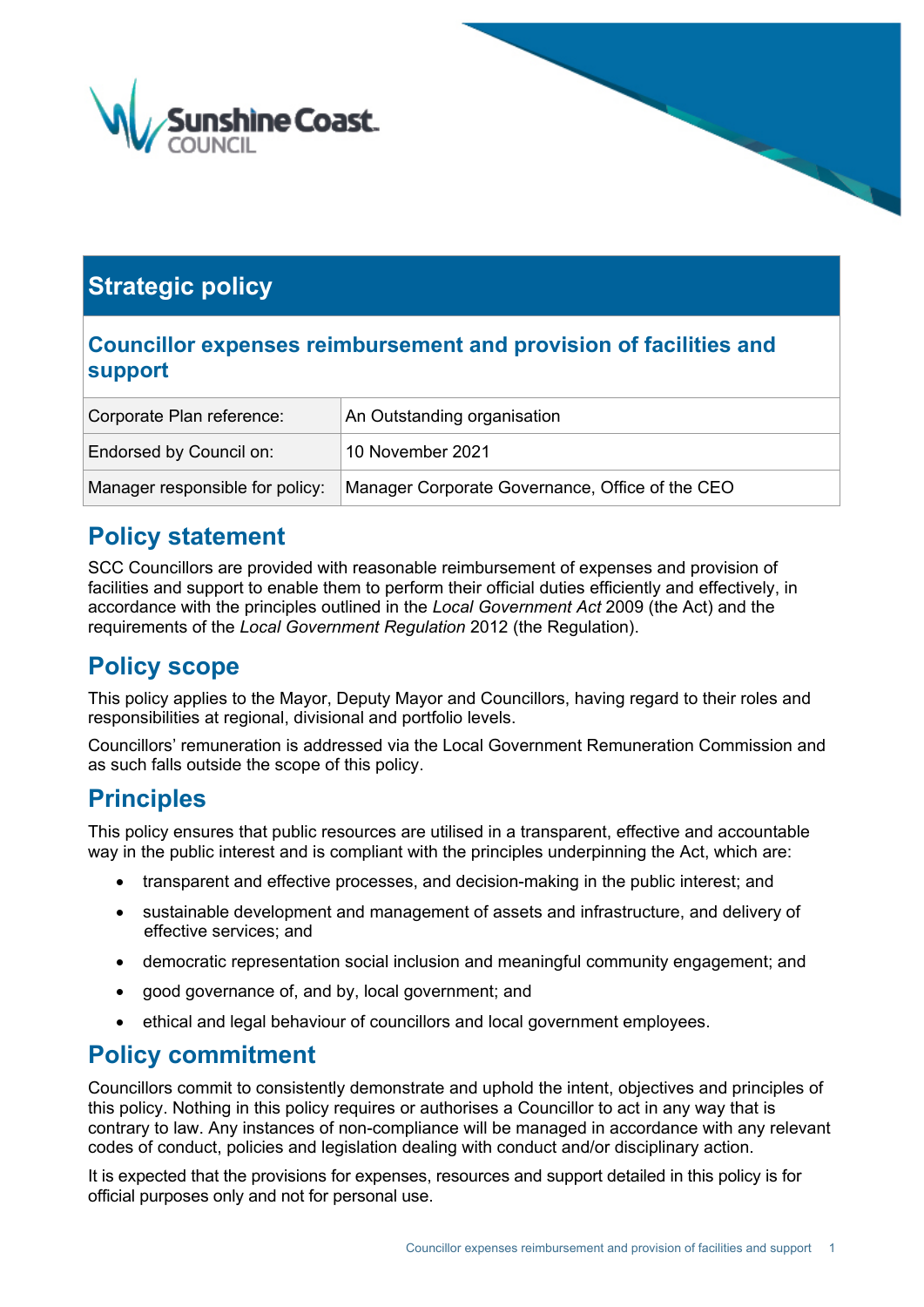## **Expenses and reimbursements**

#### Budget Provisions

Councillors are entitled to be reimbursed for reasonable expenses incurred while undertaking Council business.

An entitlement budget will be allocated each financial year for reasonable expenses incurred under this policy, including, but not limited to, expenses as described below.

Budget allocations are available for one financial year only. Unspent funds in a single financial year will not be carried over to the next financial year.

#### Professional development

Councillors are encouraged to undertake relevant professional development and will be reimbursed or entitled to the cost of reasonable expenses incurred for professional development providing that sufficient funding remains in the approved entitlement budget. Professional development must be directly related to their official duties as an elected representative.

#### Travel expenses

Councillors are entitled to be reimbursed for reasonable travel expenses (including flights, meals, accommodation, parking costs, tolls and public transport) when undertaking professional development or Council business. To remove any doubt, reimbursement will not apply for travel expenses incurred to travel to a Council workplace within the local government area.

Reimbursement of travel expenses is contingent on the following conditions:

- Council will book and pay for all travel under this policy;
- economy class travel is the standard, unless otherwise approved;
- travel is undertaken via the most direct route;
- requests for travel should be made in sufficient time to take advantage of discounts and gain access to the widest range of flights;
- travel tickets are not transferable;
- travel insurance is provided for all Councillors on Council business.

#### Parking, tolls and public transport

Councillors may be reimbursed for parking as well as costs associated with travel via public transport where such costs are incurred in the course of undertaking professional development or Council business. Any fines or infringements issued while undertaking such activities are the personal responsibility of the Councillor incurring the fine.

Council will cover reasonable costs for tolls and other charges associated with toll roads. The CEO may seek to recover the cost of tolls and other charges from Councillors from time to time should it become apparent that the costs incurred are not reasonable or a significant portion of the costs incurred are not associated with Council business.

#### Accommodation

Councillors are entitled to stay in accommodation to a standard of 4 stars or equivalent unless otherwise approved by the Chief Executive Officer when undertaking professional development or other council business where it is not reasonable for the councillor to return home for the night, in accordance with the following conditions:

- Council will book and pay for all accommodation under this policy;
- accommodation offered as part of a conference package will be booked where practicable; and
- where a councillor chooses to stay with friends or family, no accommodation expenses will be paid.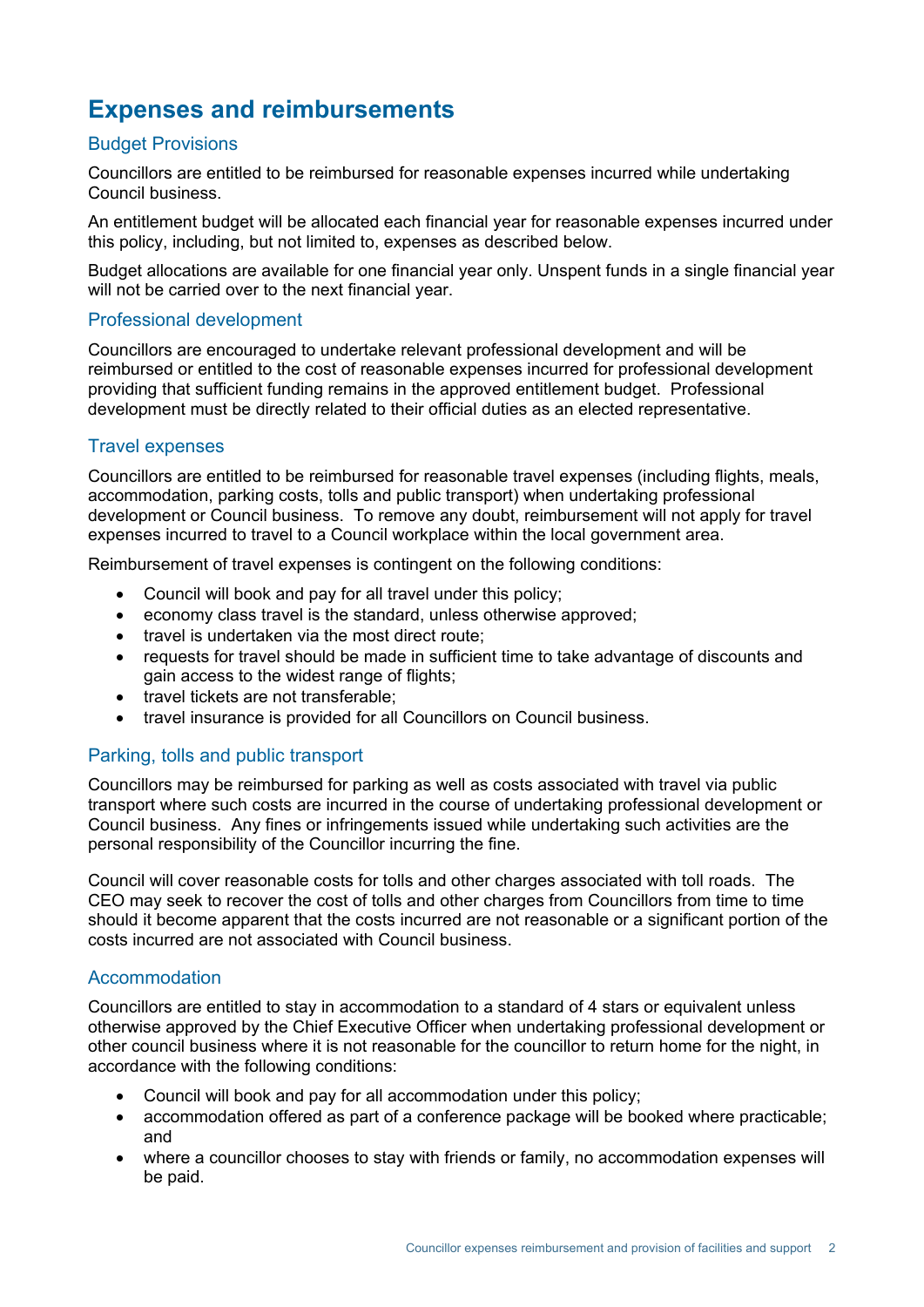#### Meals

Councillors are entitled to be reimbursed for the cost of meals in accordance with the Australian Tax Office's Taxation Determination ruling *Income Tax: what are the reasonable travel and overtime meal allowance expense amounts* for the relevant income year, when undertaking professional development or council business within the following conditions:

- the costs are incurred personally;
- the meal was not provided as part of the registration costs of the activity, event or included in the travel booking;
- tips and gratuities are not reimbursable unless the meal is undertaken in a foreign country, the Councillor is travelling for professional development or for Council business, and there is a recognised cultural expectation that a tip will be provided. Approval for the Councillor to provide tips when consuming a meal when travelling overseas for professional development or for Council business must be obtained from the Chief Executive Officer prior to undertaking the overseas travel.

#### **Hospitality**

Councillors are entitled to reimbursement of reasonable costs for providing hospitality as defined within this policy provided sufficient funding remains in the approved entitlement budget. The costs associated with the provision of meals will be reimbursed (per person) at the rates specified in the ATO's Taxation Determination ruling *Income Tax: What are the reasonable travel and overtime meal allowance expense amounts* for the relevant income year.

Where exceptional circumstances exist, the CEO may grant approval for the provision of hospitality above the limits specified in the ATO's Taxation Determination. Councillors may seek guidance on the application of expenses for hospitality from the Entertainment and Hospitality Policy required under the Regulation.

#### Corporate Gifts

Councillors may purchase and present corporate gifts for the purposes of showing appreciation to community groups or individuals, as awards, to interstate and international delegations, or to enhance Council's programs or values.

Corporate gifts must not be acquired for the personal use of Councillors, their family, friends or associates nor for Council staff. Reimbursement for cash awards, prizes, charitable donations or fund raising will not be approved. Contributions of corporate gifts may be allocated to school or sporting award events to award participants acknowledging Council as the contributor. All gifts or contributions are to be funded through the available approved entitlement budget of the Mayor or divisional Councillor.

#### Approval

All approvals for expenses or reimbursements must be sought in writing from the CEO or delegate. Where possible, approvals should be sought and gained prior to expenses being incurred. It is expected that all claims for reimbursement comply with ATO requirements such as requirement to produce tax invoices, receipts or where this is not possible, a signed Statutory Declaration detailing the expenditure and amount to be reimbursed.

#### Expense exclusions

#### *Spouses, partners and family members*

Councillors are not entitled to reimbursement for expenses incurred for spouses, partners or other family members without the prior approval of the CEO. Equally where Council has incurred, for the sake of expediency, an expense associated with spouses, partners etc, Councillors will reimburse to Council the full amount of the expense within 10 business days.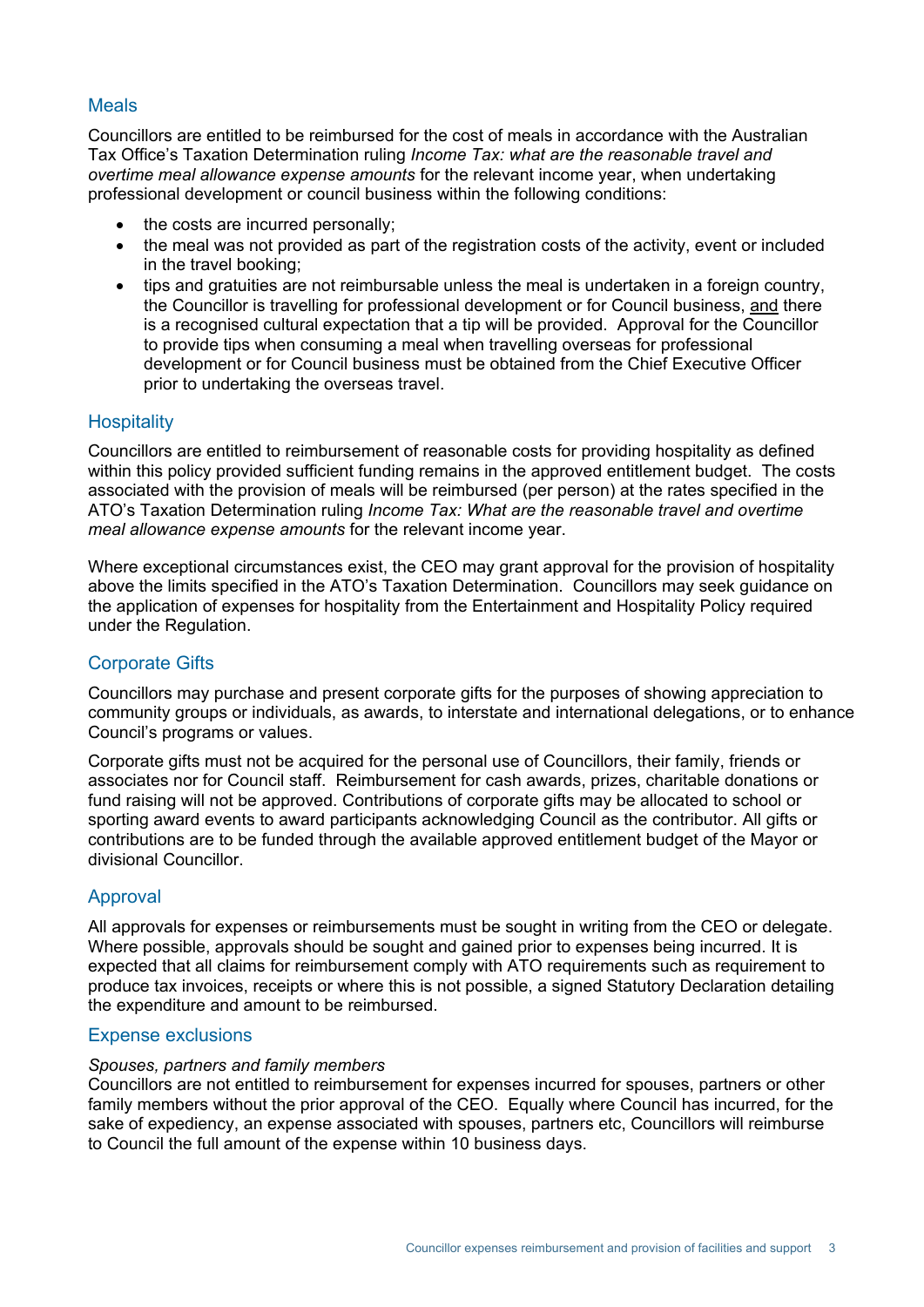#### *Advertising*

Councillors are not entitled to be reimbursed or provided with funds, services or facilities for advertising purposes.

#### *Alcohol*

Councillors are not entitled to be reimbursed or provided with funds for the purchase of alcoholic beverages without the prior approval of the Chief Executive Officer.

#### *Overseas travel*

Resolution of Council is required for non-personal overseas travel under this policy where such travel falls outside of Council's adopted international relations policy.

#### *Other exclusions*

- Expenses related to functions and activities requested or organised by council departments will be met from the relevant approved departmental budget.
- Expenses associated with participation in the following programs will be met from existing budgets:
	- o Australian Local Government Association National General Assembly when attending as council's voting delegate;
	- o Local Government Association of Queensland Annual Conference when attending as council's voting delegate *or as an approved observer*;
	- o Local Government Association of Queensland Elected Member Updates when organised for all councillors;
	- o Australian Institute of Company Directors company directors course;<br>
	New councillor orientation programs:
	- New councillor orientation programs;
	- o Other events as may be approved by the CEO from time to time, including but not limited to, portfolio related activities.
- It is reasonable that expenses associated with advocacy and representative activities undertaken by the Mayor and Deputy Mayor on behalf of Council to be adequately funded from existing budgets for this purpose.

Any personal components must be reimbursed to Council as determined appropriate by the Chief Executive Officer.

## **Provision of facilities and support**

#### Operational support

Each Councillor will be provided with administrative and operational support to assist them in the performance of their duties, as well as undertake Council business. Such officers are employees of Council and subject to Council's usual terms and conditions of employment and reporting lines.

Administrative support is provided to Councillors in accordance with the "*Provision of Administrative Support to Councillors Guidelines"*. Councillor support employees are not permitted to assist councillors with non-council related business.

Councillors are provided support for communication activities in accordance with the *"Provision of Communication Support for Councillors Guidelines*". Communication support is provided on a professional basis to support or further the interests of Council, not those of an individual Councillor.

The arrangements for provision of operational support will be reviewed on a periodic basis and shall be subject to budgetary and operational parameters.

#### Office accommodation and assets

Councillors have access to office accommodation and meeting rooms located in Council operated premises. Councillors will be issued with business and communication tools to assist them in performing their duties and undertaking Council business which must be utilised in accordance with any relevant policies, procedures, conditions of use and guidelines.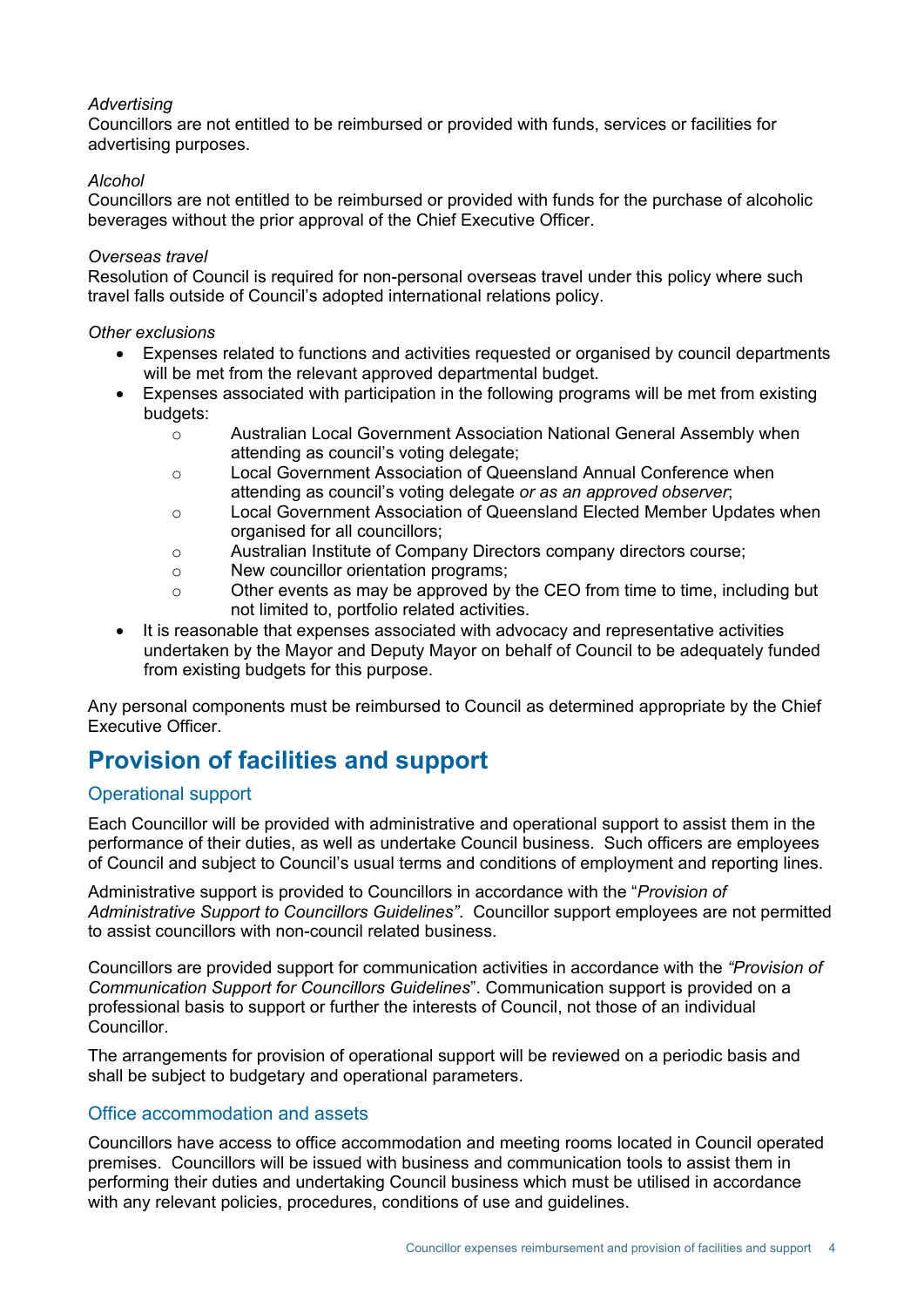#### Business and communication tools

Councillors will be issued with, or have access to, business and communication tools to assist them in performing their duties and undertaking council business, in accordance with the following conditions:

- All tools are procured by Council and are of the same standard as those available to senior management.
- All tools remain the property of Council and must be accounted for during any audit and returned at the end of the councillor's term of office.
- Councillors are expected to comply with the same conditions of use, policies, guidelines and processes for business and communication tools that apply to employees.
- Business and communication tools will be replaced at the end of their working life.
- Councillors may make contribution for personal use as appropriate in their circumstances.
- Excessive or unreasonable personal use costs must be reimbursed by the Councillor.
- All unapproved international call, message and data costs must be reimbursed by the Councillor.
- Requests for additional or alternate business and communication tools will be assessed on their merit and approved by the CEO.

#### Vehicles

Councillors may be provided with a Council owned vehicle to undertake their official duties.

Except where specified otherwise in this policy, the use, maintenance and allocation of vehicles will be in accordance with the Motor Vehicle Fleet Management Policy.

The model and standard of vehicle offered to Councillors will be equal to that offered to senior management through Council's approved fleet procurement processes. In the event that the standard vehicles offered are not appropriate in a Councillor's individual circumstances, the CEO may approve the procurement of a reasonable alternative model at their discretion.

The reasonable cost of professionally cleaning Councillors' vehicles will be approved once per quarter.

**Mayor:** The Mayor is entitled to be provided with a Council owned vehicle for council business. It is recognised that community expectations and demands on the Mayor are such that generally all vehicle use is deemed to be council business. The requirement to calculate private use is not applicable to the Mayor, unless the Mayor takes personal leave from Council for a period of more than two weeks. Where such personal leave is taken, the Mayor will reimburse Council 5.5% of the undepreciated value of the vehicle that would be applicable to the vehicle for that period.

**Councillors:** Councillors, with the exception of the Mayor, are entitled to be provided with a Council vehicle for official council business, with access to private use of that vehicle subject to reimbursement to council for expenses associated with the private use of the vehicle:

- The expense for private use shall be calculated such that the contribution by the councillor will be either:
	- $\circ$  5.5% of the undepreciated value of the vehicle, calculated annually; or
	- o Average private use over a 3 month period substantiated by log book details provided by the councillor.
- Councillors must advise the CEO of which contribution method they choose upon commencement of the council term.

**Other arrangement:** Councillors may enter into an alternative arrangement in lieu of the provision of a Council vehicle, suitable to their personal circumstances, at the discretion of the CEO. Such arrangement should equate to no more than the value of the general vehicle entitlement.

Should a Councillor choose to maintain a private vehicle for private use in addition to the issued Council fleet vehicle, no private use reimbursement is payable. Councillors must advise the CEO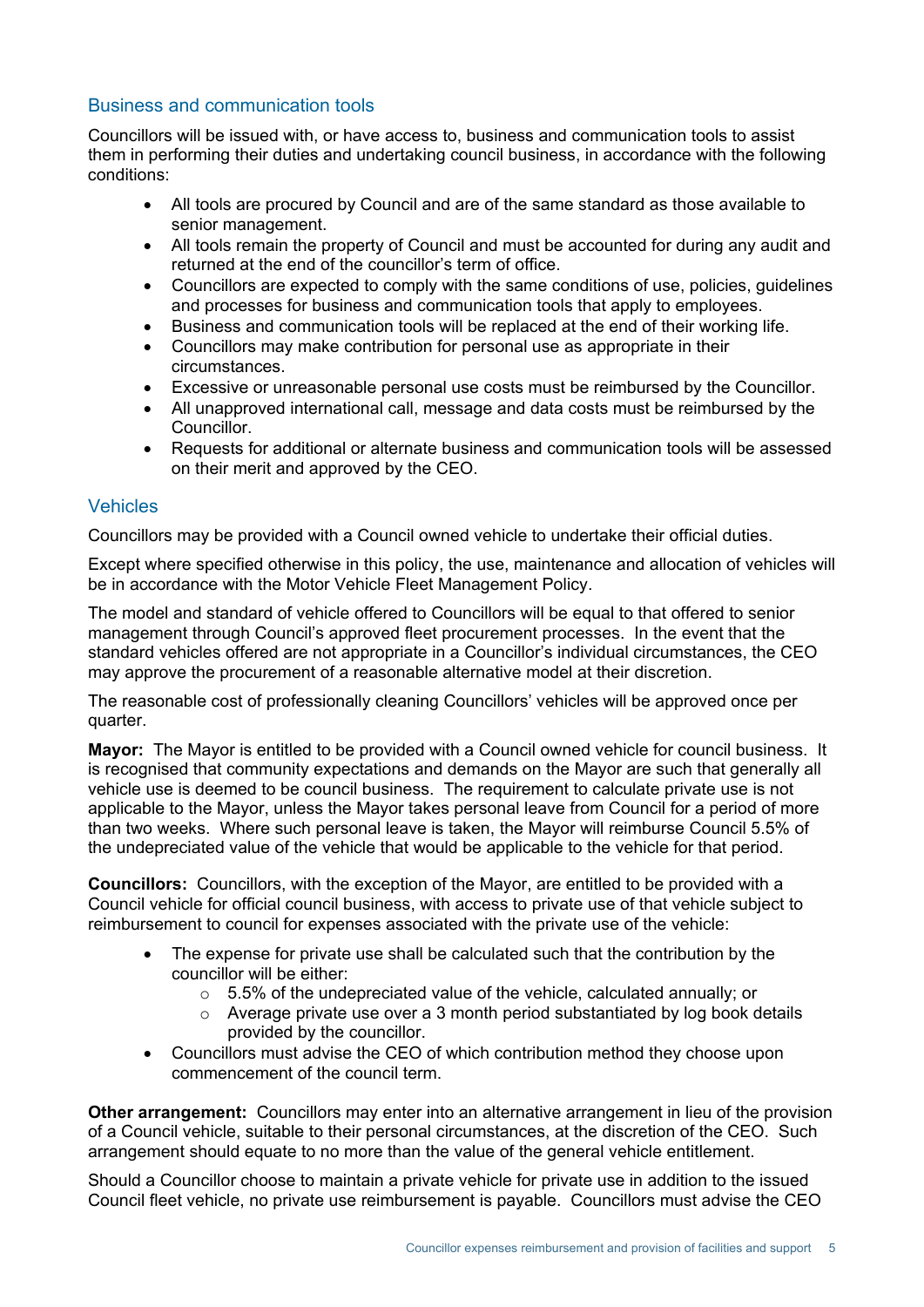in writing of this arrangement and equally advise the CEO in the event that these circumstances change.

#### Vehicle parking

Councillors are entitled to park vehicles issued by Sunshine Coast Council in parking spaces designated for either "Councillor use" or "SCC vehicle use" at any Council administration buildings.

#### Legal costs and insurance cover

Council may decide, by resolution, pursuant to section 107 of the Act, to cover costs incurred through any inquiry, investigation, hearing or legal proceedings into the conduct of a councillor, or arising out of, or in connection with the councillor's performance of his/her duties. Councillors will be covered under Council insurance policies while discharging their duties. Specifically, insurance cover will be provided for public liability, professional indemnity, Councillors' liability, personal accident and/worker's compensation, international and domestic travel insurance.

#### Return of assets

Councillors are expected to responsibly look after all publicly funded facilities and assets provided to them. All facilities/equipment must be returned to Council:

- prior to the completion of the Councillor's term or at a date and time agreed to by the CEO,
- immediately if a Councillor is suspended or removed from office,
- if replaced as part of an asset replacement program, or
- at the end of the asset's working life.

In reliance on the sound contracting principle of fair dealing under the Act, the private purchase of replaced or replaceable assets will not be approved.

#### Resource exclusions

Except where specified above, Council will not provide Councillors with support or facilities for personal use.

In accordance with the Local Government Elections Policy, Councillors must not use Council facilities provided to them during the caretaker period for campaign or election purposes.

#### Contributions for use of facilities for other roles

Where Council has authorised that a Councillor undertake another role which involves the usage of Council supplied facilities, that Councillor should make arrangements for the reimbursement to Council for that usage. Such reimbursement may be made either personally or by the organisation in which the Councillor is engaged.

The amount to be reimbursed will be dependent on usage patterns and by negotiation between either the Councillor and the CEO or the Councillor, CEO and the relevant external organisation.

### **Reporting**

In accordance with the *Local Government Regulation* 2012, the expenses incurred and the facilities provided to councillors under this policy will be summarised in Council's annual report.

### **Definitions**

**Advertising:** informing and/or educating the public about an idea, goods or services by using an appropriate communication tool.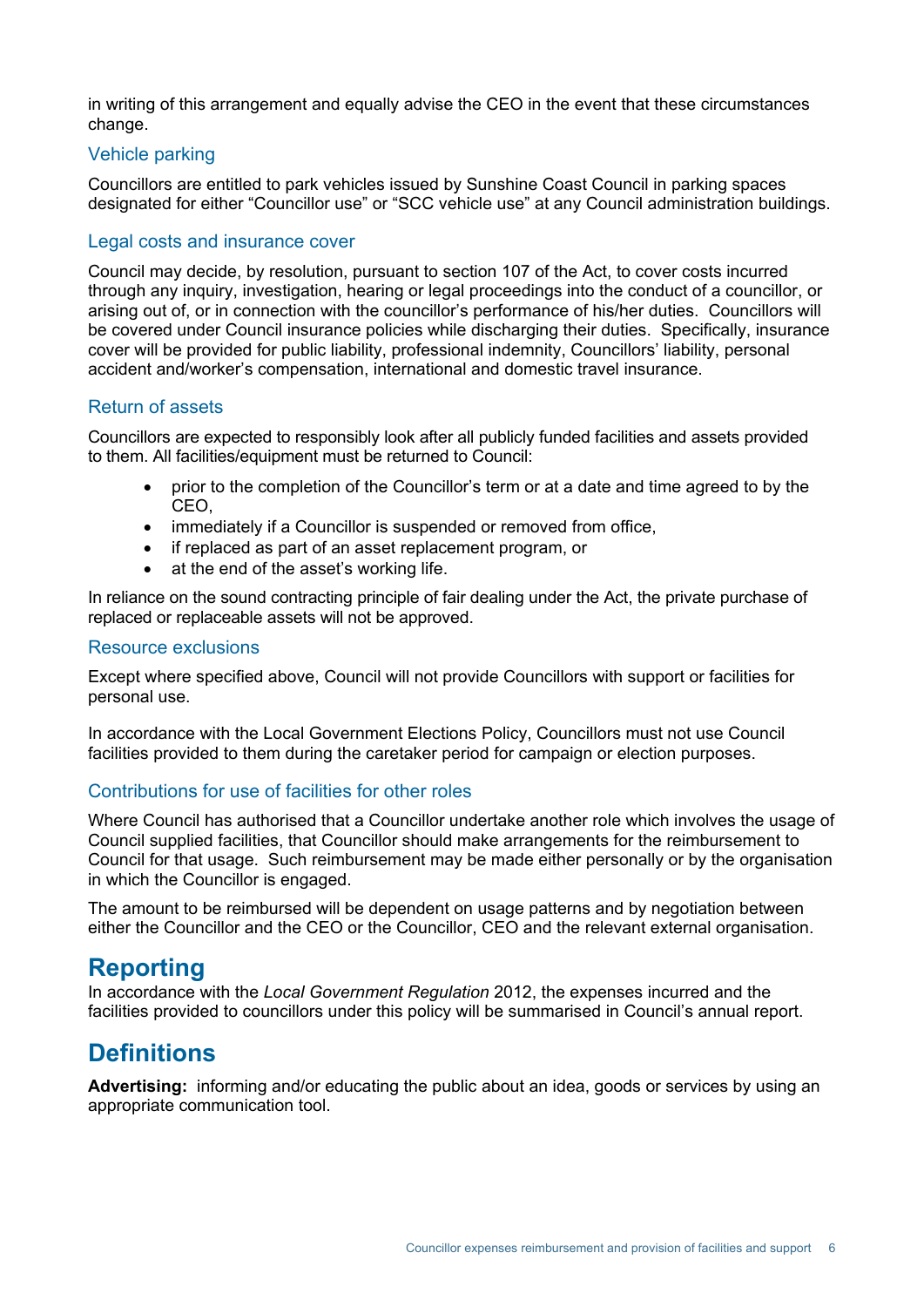**Business and communication tools:** Councillors will be issued, or have access to, the following business and communications tools:

- Laptop, including docking station, mouse and monitor/s and other associated paraphernalia
- Smartphone
- Council office-based printers and scanners
- Access to Council's network and the internet both within Council premises and while working remotely
- Business cards
- Name badge
- Building access card
- Branded business shirt or polo shirt
- Personal protective equipment
- Stationery
- Access to news services
- Other reasonable items may be approved by the CEO or delegate from time to time.

**Caretaker period:** as defined in the Act, the caretaker period commences on the day when public notice of the holding of a local government election is given under the *Local Government Electoral Act* 2011 and ends at the conclusion of the election.

**CEO:** the Chief Executive Officer of Sunshine Coast Council.

**Civic function:** a function that the Mayor or Deputy Mayor hosts to promote inter-governmental relations, recognition of significant contributions or achievements made by community groups and individuals**.**

**Civic event**: ceremonial events for the community that Council has an obligation to deliver under a state or federal arrangement and that require the attendance of the Mayor or Council representative.

**Corporate gift**: includes, but is not limited to, various items of merchandise displaying Sunshine Coast Council branding, tickets to Sunshine Coast Council events, locally made items or items of local significance (inclusive of items produced by the region's First Nations people), Council free tree days, wreaths and flowers for significant events and condolences provided for appropriate members of the community procured for the purpose of presentation. Cash donations, prizes, grants, funding or gifts are strictly prohibited.

**Council business:** activities conducted on behalf of council where a councillor is required to undertake certain tasks to satisfy a legislative requirement, perform ceremonial activities or achieve business objectives of Council. Council business should result in a benefit being achieved either for the local government and/or the local community. This includes, but is not limited to:

- Preparing, attending and participating in council meetings, committee meetings, workshops, strategic briefings, deputations and inspections;
- Undertaking professional development opportunities;
- Attending civic functions or civic events;
- Attending public/community meetings, presentation dinners, annual general meetings and the like where invited as a Councillor;
- Attending community events (e.g. school fetes, community group awards and presentations, fundraisers); and
- Attending networking events and business meetings when attending as a Councillor.

**Councillors:** the Mayor, Deputy Mayor and all other Councillors.

**Duties:** Councillors' roles and responsibilities set out in the Act.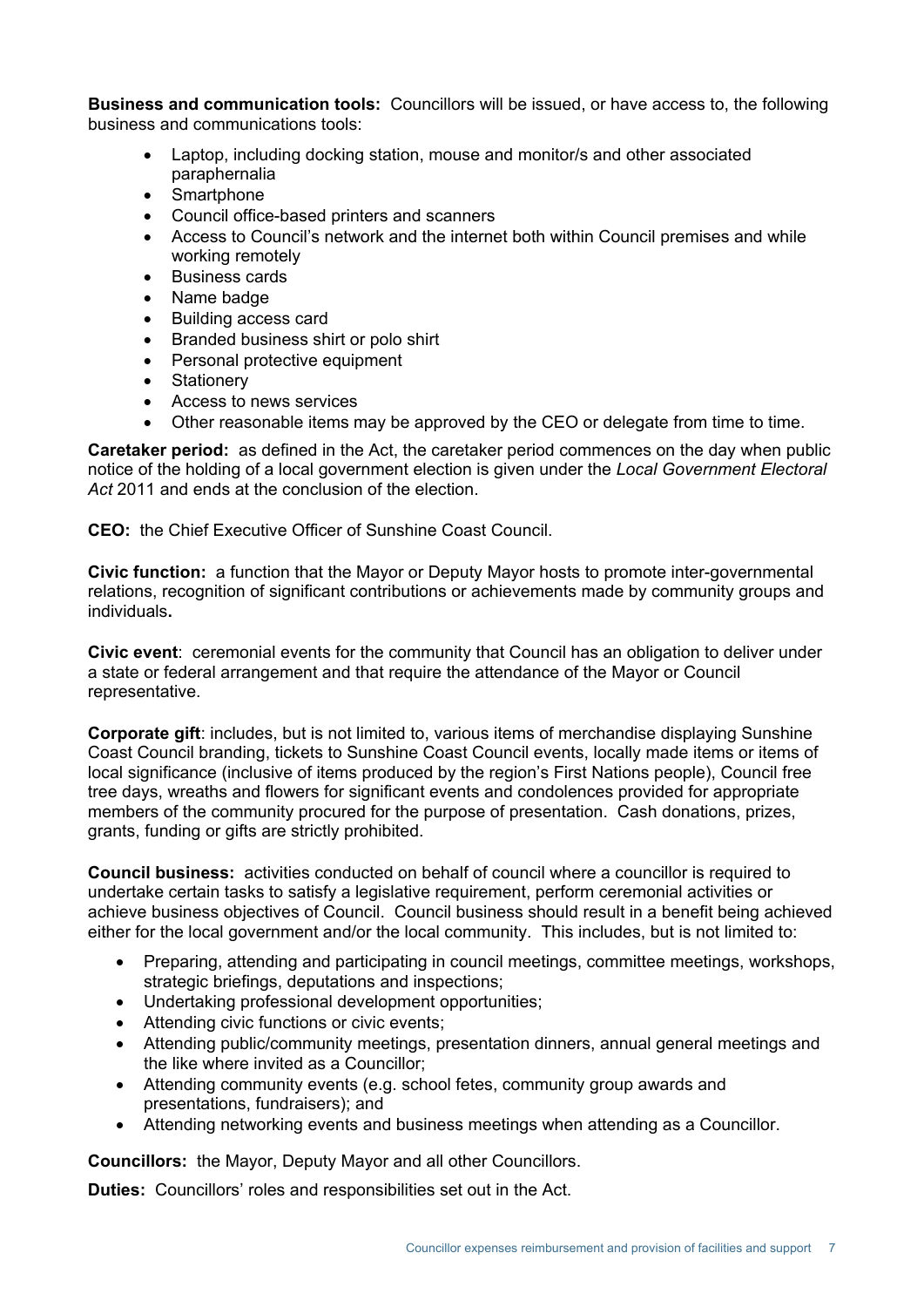**Expense:** reasonable payment for costs incurred, or to be incurred, in the Councillor discharging their duties. These expenses are to be reimbursed to councillors *(or paid directly by Council if deemed appropriate).*

**Facility:** the resources and tools necessary for councillors to perform their duties efficiently and effectively; and at a level that fulfils community expectation.

**Hospitality**: includes, but is not limited to, the provision of:

- food or beverages while undertaking council business; and
- corporate gifts as defined in this policy,

Hospitality expenses are subject to sufficient funding remaining in the approved entitlement budget.

**Portfolio:** the collection of functions assigned by Council to individual councillors from time to time.

**Private Vehicle Use:** any use of a Council vehicle for purposes other than Council business (as defined above).

**Professional Association:** an association of practitioners of a given profession.

**Professional Development:** any facilitated learning opportunity. This includes, but is not limited to:

- Conferences, workshops, seminars or training provided by a government department (e.g. Department of Local Government) or professional association;
- Study tours, conferences, workshops, meetings where a Councillor has been approved as Council's representative;
- Membership of relevant professional or industry associations;
- Subscriptions to relevant professional association or industry journals;
- Purchase of relevant published reference materials including books and journals.

Note: Reimbursement of expenses incurred for travel, accommodation, meal and incidentals associated with professional development will be in accordance with this policy.

**Reasonable:** the application of sound judgment and consideration of what is prudent, responsible and acceptable to the community when determining levels of facilities and expenditure.

**Region:** inside the boundaries of the Sunshine Coast Regional Council local government area.